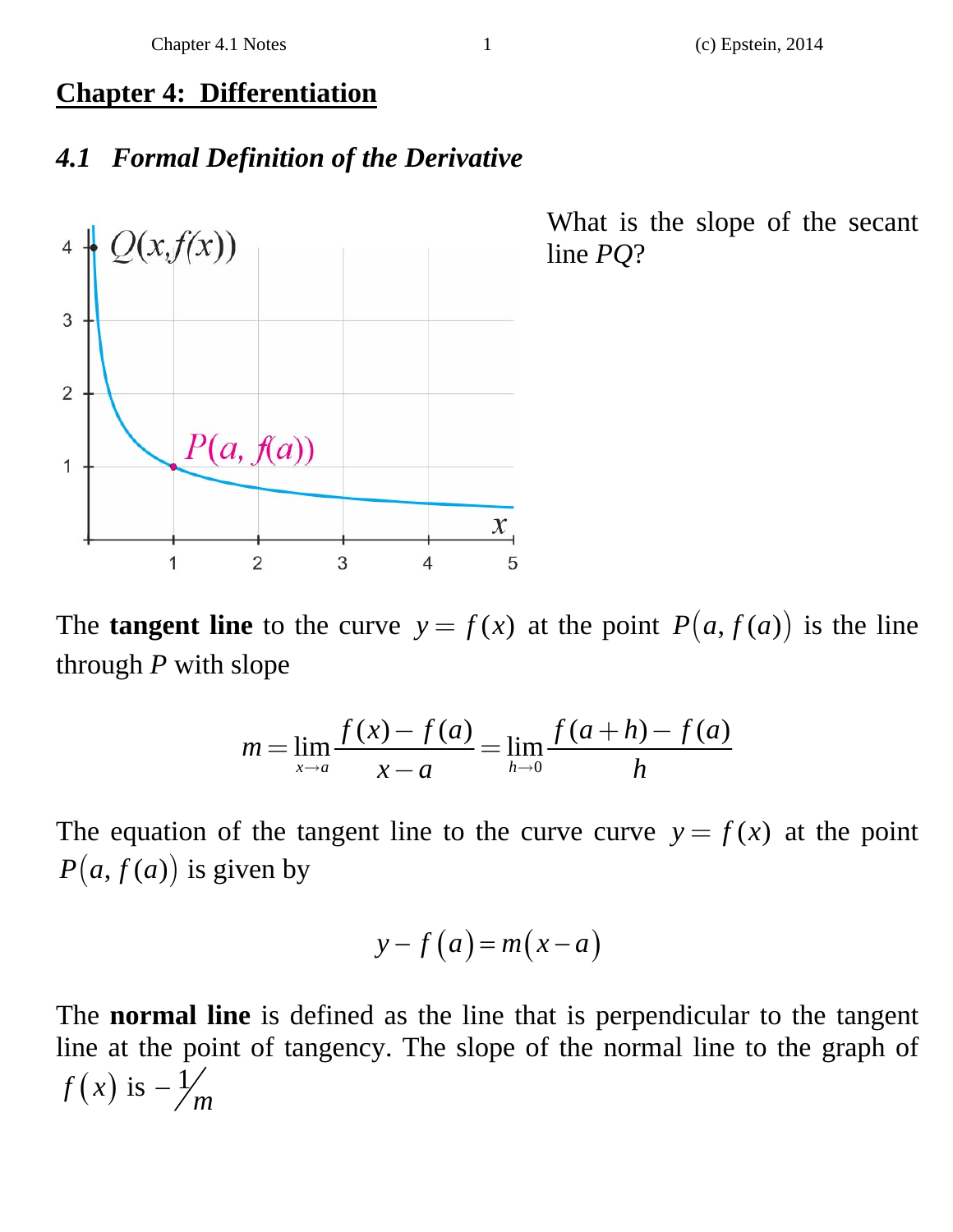*Example:* 

a) Find the slope of the tangent line to the curve  $y = x^3$  at  $(-1, -1)$  using both definitions given above.

b) Find the equation of the tangent line.

c) Graph the curve and the tangent line

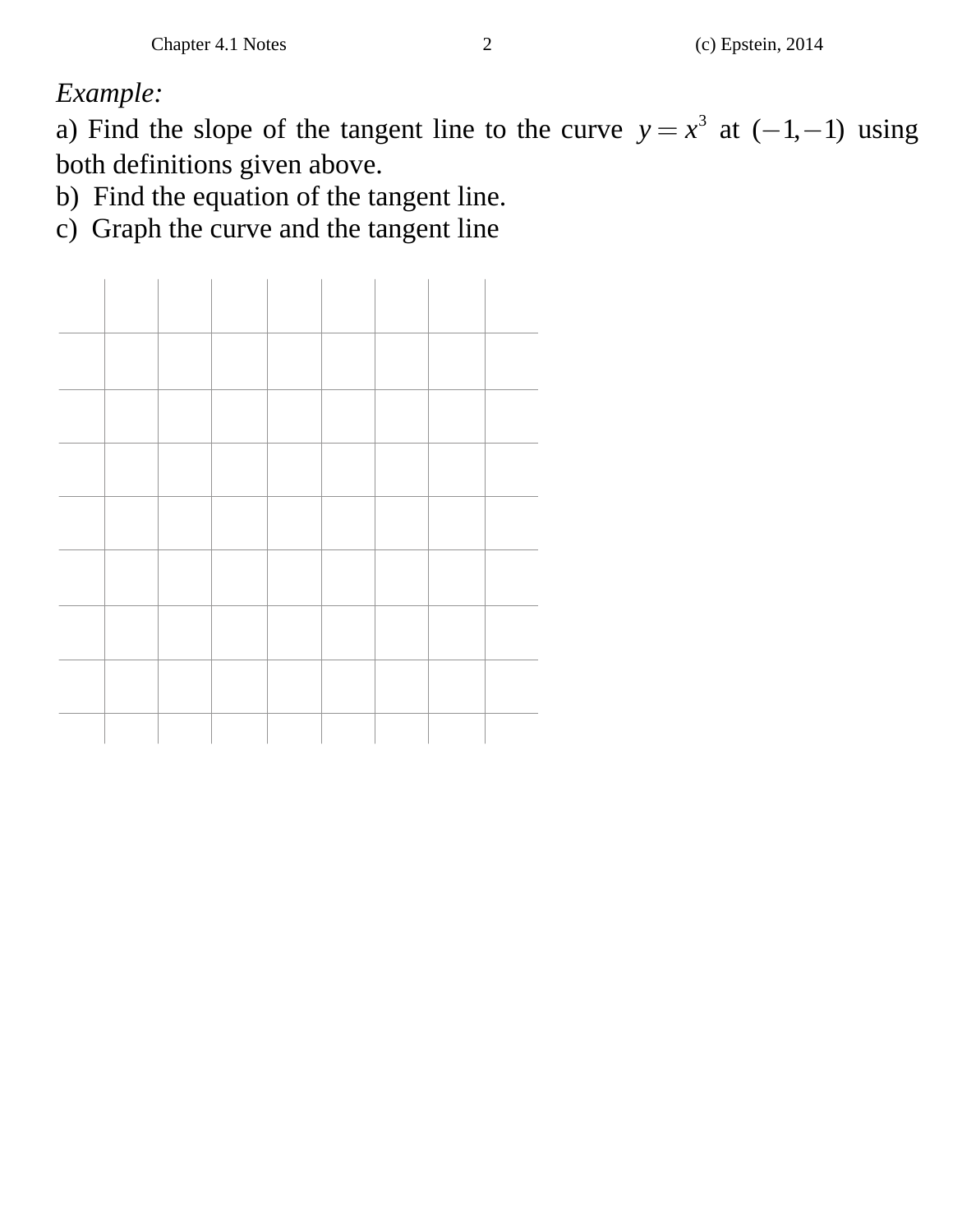*Example:* Find the equation of the tangent line and the normal line to the curves below at the given point.

a) 
$$
y = \frac{x}{1-x}
$$
, (0,0) b)  $y = \frac{1}{\sqrt{x}}$ , (1,1)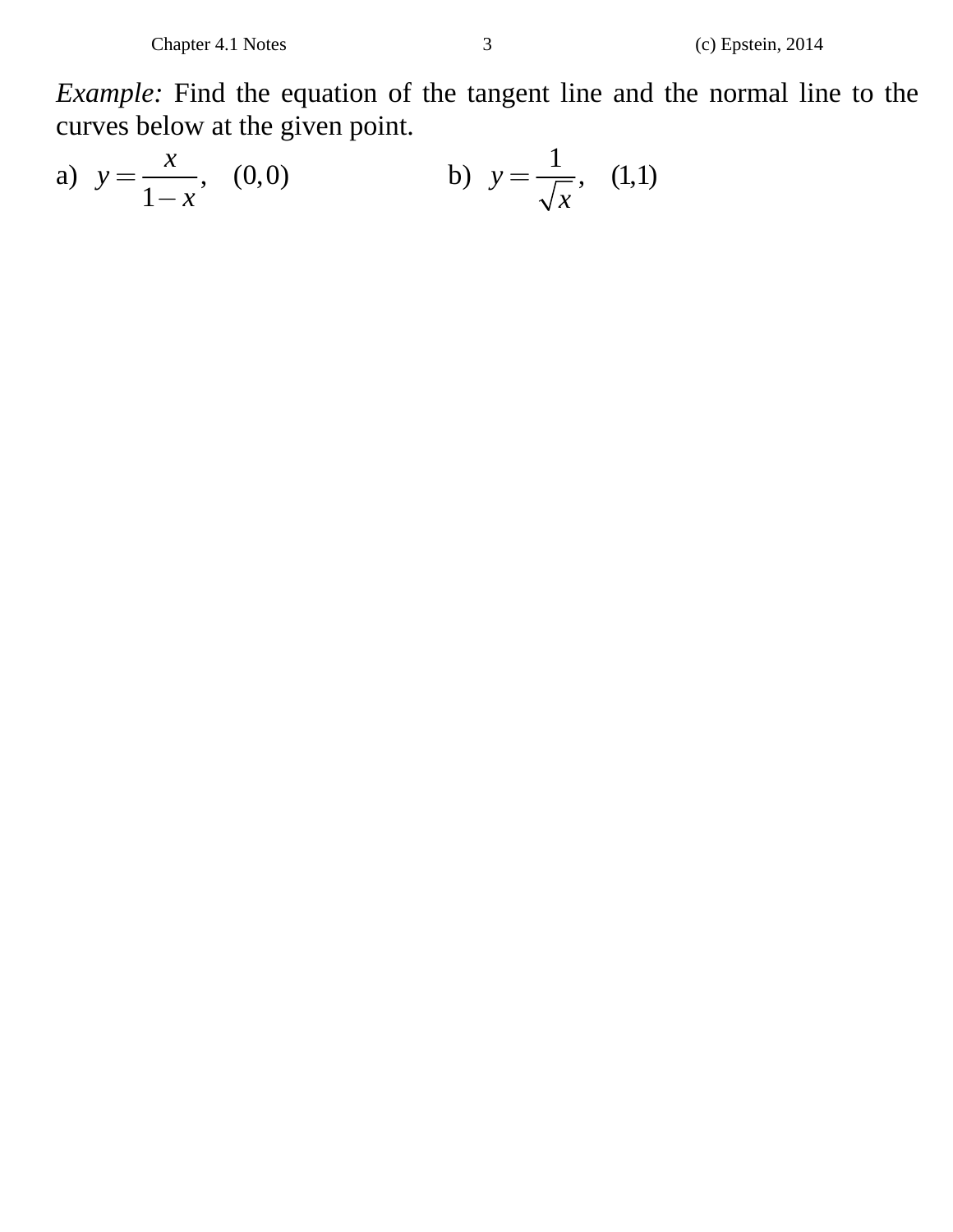The **average rate of change** of  $y = f(x)$  with respect to *x* is

$$
\frac{\Delta y}{\Delta x} = \frac{f(x_2) - f(x_1)}{x_2 - x_1}
$$

The **instantaneous rate of change** of  $y = f(x)$  with respect to *x* at the point  $x = x_1$  is

$$
\lim_{\Delta x \to 0} \frac{\Delta x}{\Delta y} = \lim_{x_2 \to x_1} \frac{f(x_2) - f(x_1)}{x_2 - x_1}
$$

*Example:* The population P (in thousands) of a city from 1990 to 1996 is given in the following table:

|  | year   1990   1991   1992   1993   1994   1995   1996                   |  |  |  |
|--|-------------------------------------------------------------------------|--|--|--|
|  | $\vert 105 \vert 110 \vert 117 \vert 126 \vert 137 \vert 150 \vert 164$ |  |  |  |

(a) Find the average rate of growth from

(i) 1992 to 1996

(iv) 1992 to 1993

(b) Estimate the instantaneous rate of growth in 1992 by measuring the slope of a tangent.

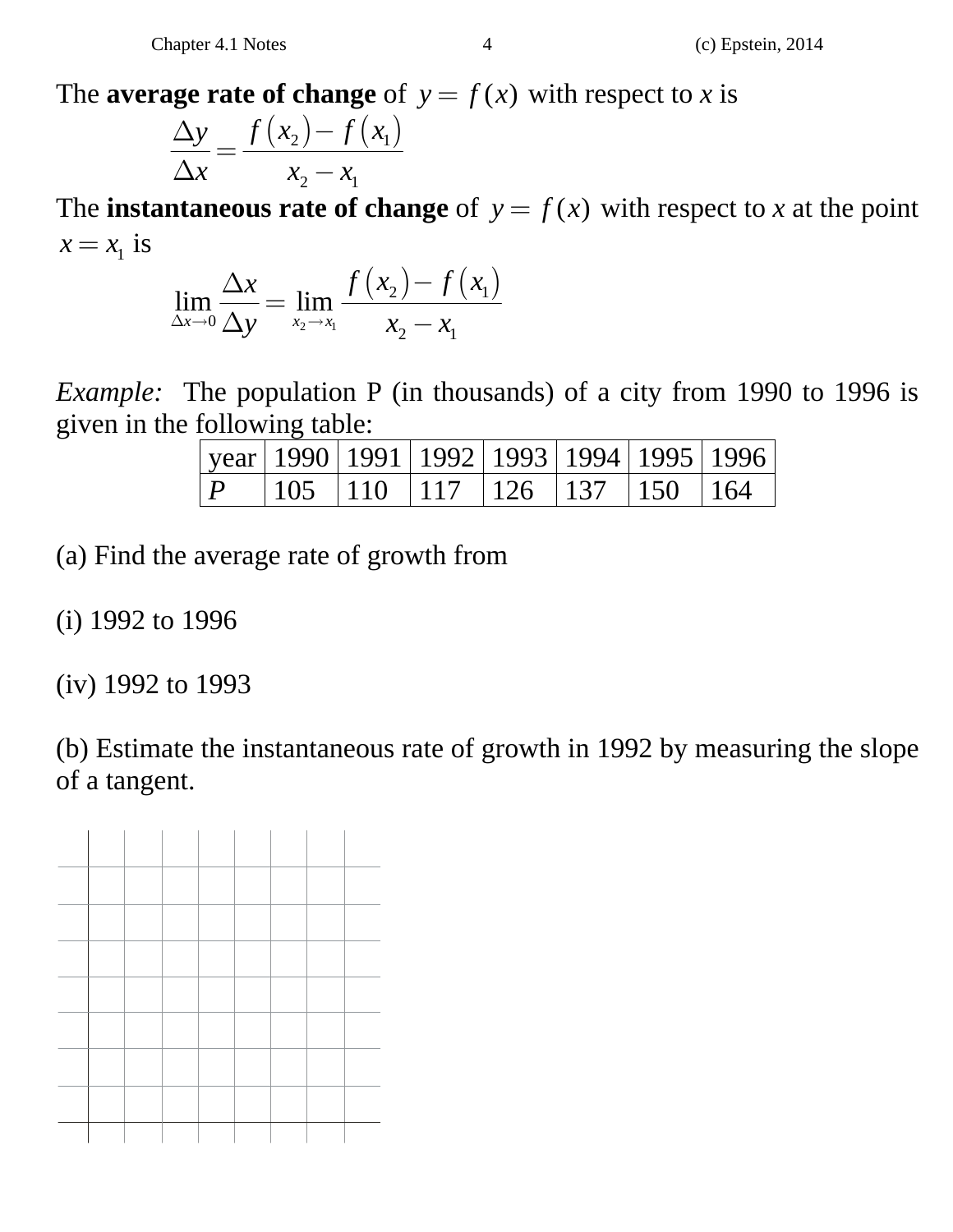If the position of an object at time *t* is given by the function  $s = f(t)$ , then the **velocity** of the function at time  $t = a$  is

$$
v(a) = \lim_{h \to 0} \frac{f(a+h) - f(a)}{h}
$$

*Example:* The displacement (in meters) of a particle moving in a straight line is given by  $s = t^2 - 8t + 18$  where *t* is measured in seconds. a) Find the average velocity over the following time intervals

[3,4]

[3.5,4]

- [4,5]
- [4,4.5]

b) Find the instantaneous velocity when  $t = 4$ 

c) Draw the graph of *s* as a function of *t* and draw the secant and tangent lines from parts (a) and (b).

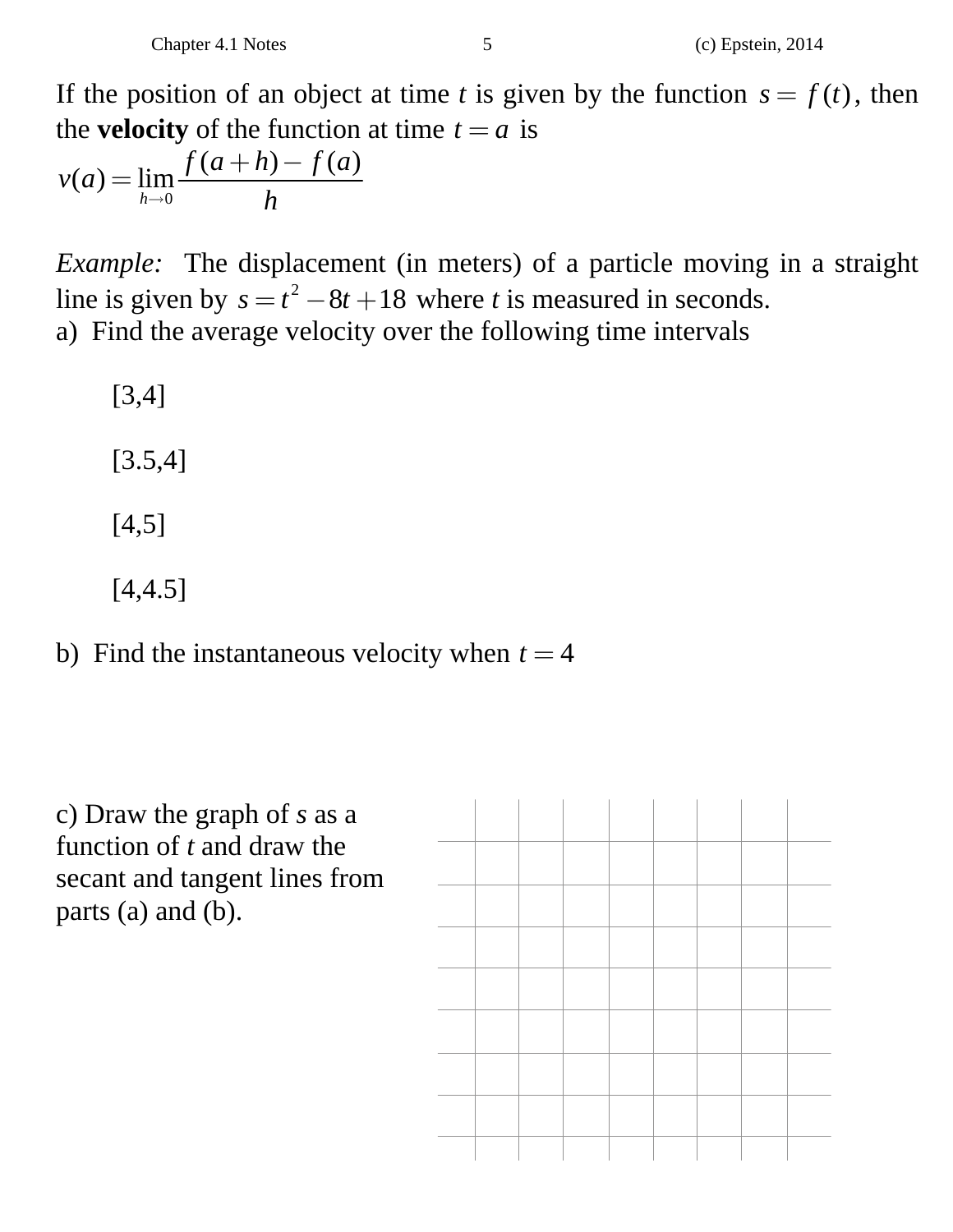*Example:* If a cylindrical tank holds 100,000 gallons of water, which can be drained from the bottom of the tank in 1 hour, then Torricelli's Law gives the volume *V* of water remaining in the tank after *t* minutes as

$$
V(t) = 100,000 \left(1 - \frac{t}{60}\right)^2 \quad 0 \le t \le 60
$$

Find the rate at which the water is flowing out of the tank after 20 minutes.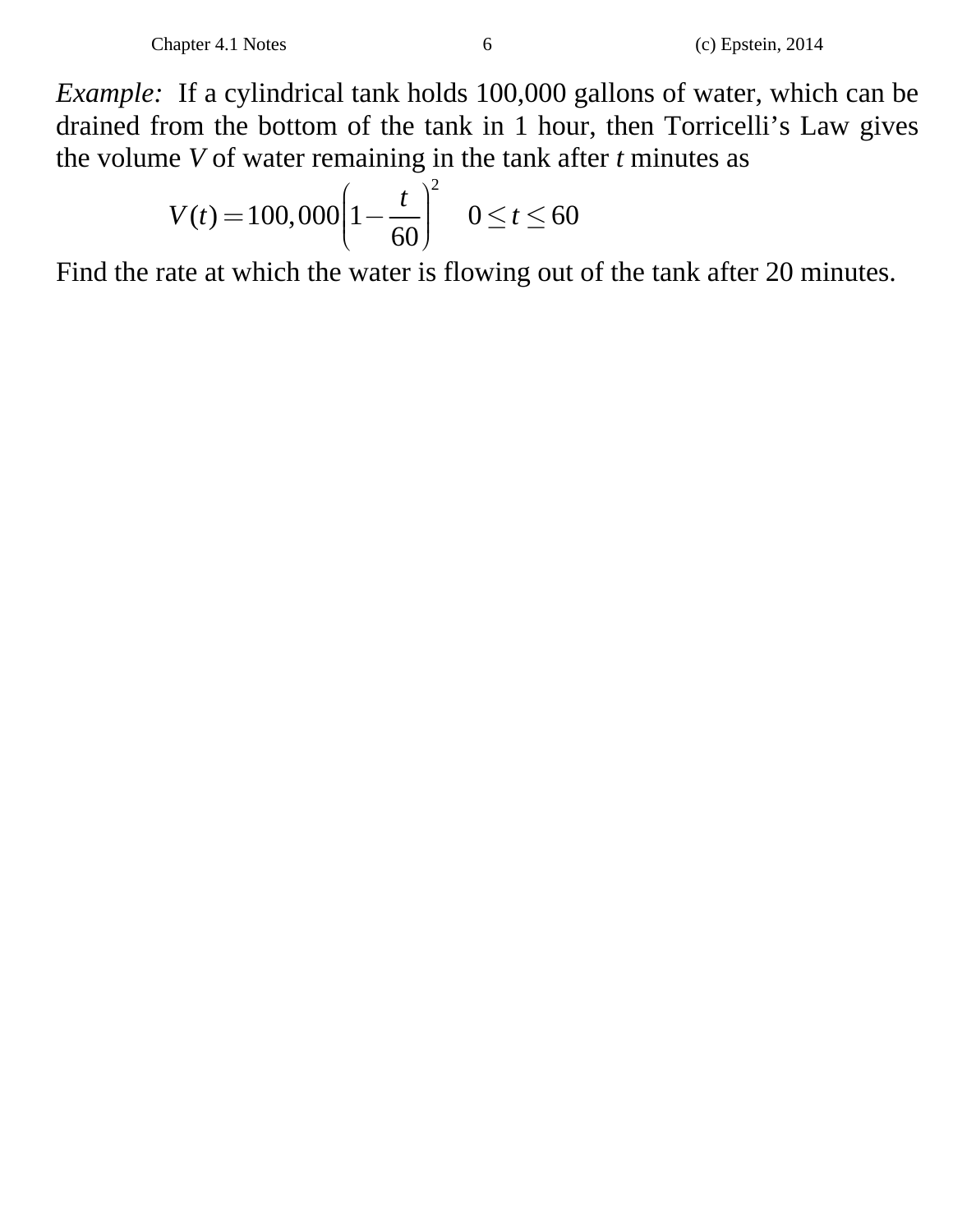The **derivative** of a function  $f(x)$  at a number *a*, denoted by  $f'(a)$ 

$$
f'(a) = \lim_{x \to a} \frac{f(x) - f(a)}{x - a} = \lim_{h \to 0} \frac{f(a+h) - f(a)}{h}
$$

Interpretations

Slope of the tangent line at  $x = a$ Instantaneous rate of change at  $x = a$ Velocity at  $x = a$ 

Notation: 
$$
f'(x) = \frac{d}{dx} f(x) = \frac{df}{dx} = \frac{dy}{dx} = y'
$$

*Example:* Find  $f'(a)$  for the given functions a)  $f(x) = x^3 + 5x + 2$  at  $a = 1$  b)  $f(x) = \sqrt{x-1}$  at  $a = 5$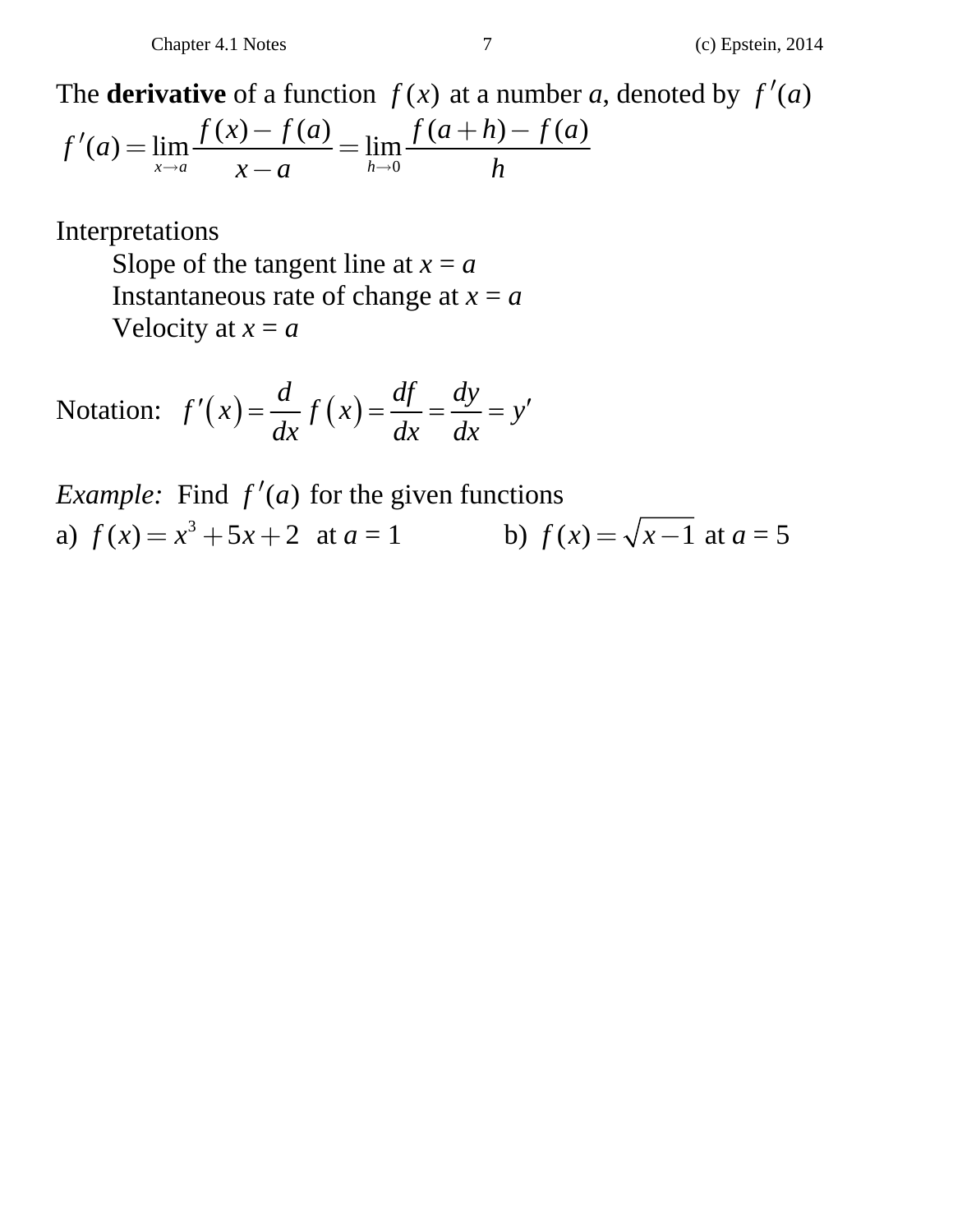*Example:* Each limit represents the derivative of some function *f* at some number *a*. State *f* and *a* in each case.

a) 
$$
\lim_{h \to 0} \frac{(2+h)^3 - 8}{h}
$$

b) 
$$
\lim_{x \to 3\pi} \frac{\cos x + 1}{x - 3\pi}
$$

Given a function  $f(x)$ , we associate with it a new function  $f'$ , called the derivative of *f* defined by the equation below

$$
f'(x) = \lim_{h \to 0} \frac{f(x+h) - f(x)}{h}
$$

A function *f* is **differentiable** at *a* if  $f'(a)$  exists. It is differentiable on an open interval  $(a, b)$  if it is differentiable at every number in the interval. If  $f$ is differentiable at *a*, then *f* is continuous at *a*.

*Example:* At what values of *x* is *f* not differentiable?